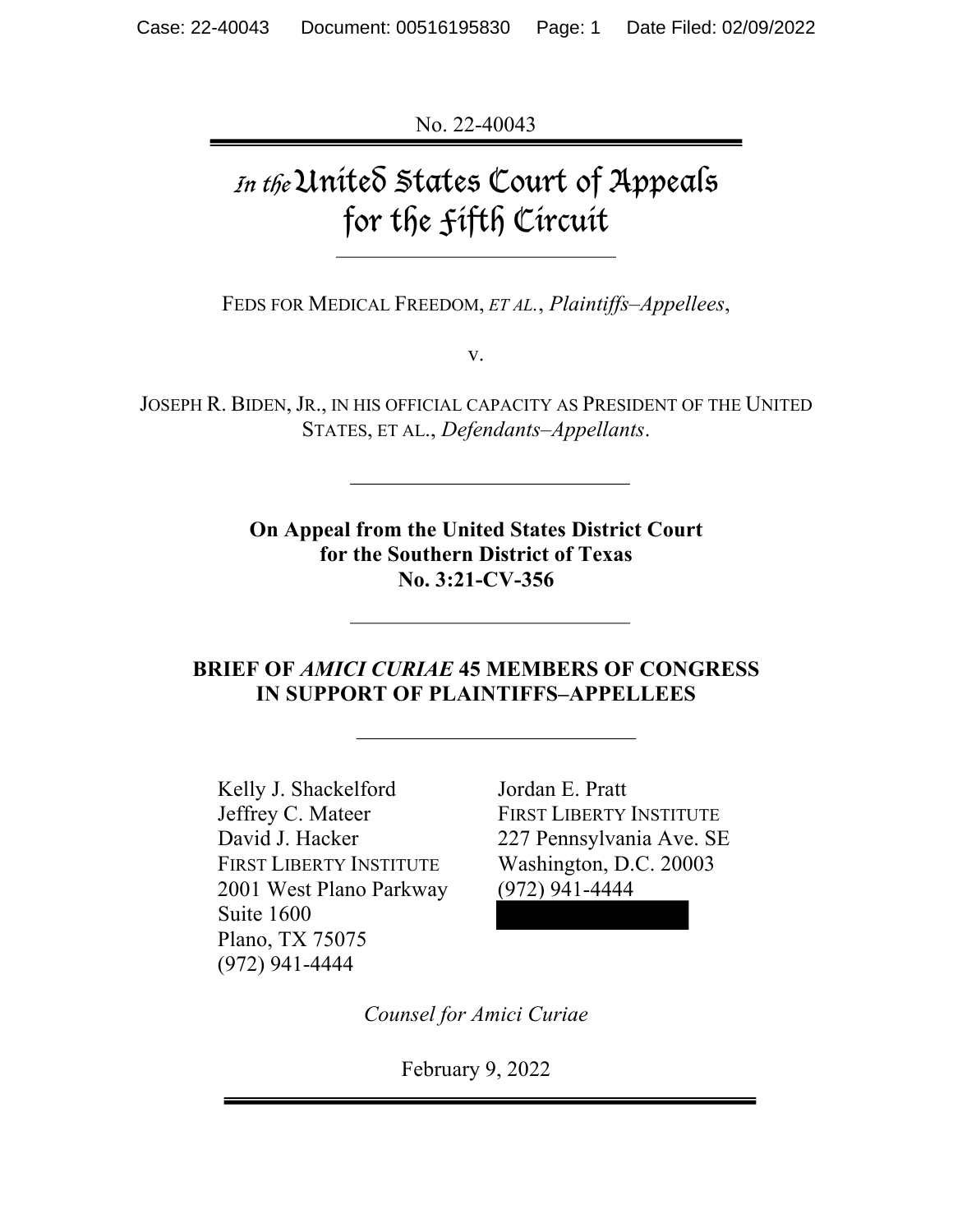#### **CERTIFICATE OF INTERESTED PERSONS**

 *Amici Curiae* certify that, in addition to those persons listed in the Parties' certificates of interested persons, the following is a complete supplemental list of interested persons as required by Federal Rule of Appellate Procedure 29(a)(4) and Fifth Circuit Rule 29.2:

- 1. Allen, Rick W.
- 2. Arrington, Jodey
- 3. Biggs, Andy
- 4. Blackburn, Marsha
- 5. Boebert, Lauren
- 6. Braun, Mike
- 7. Budd, Ted
- 8. Cramer, Kevin
- 9. Cruz, Ted
- 10.Daines, Steve
- 11.Duncan, Jeff
- 12.Gaetz, Matt
- 13.Gohmert, Louie
- 14.Green, Mark E.
- 15.Greene, Marjorie Taylor
- 16.Guest, Michael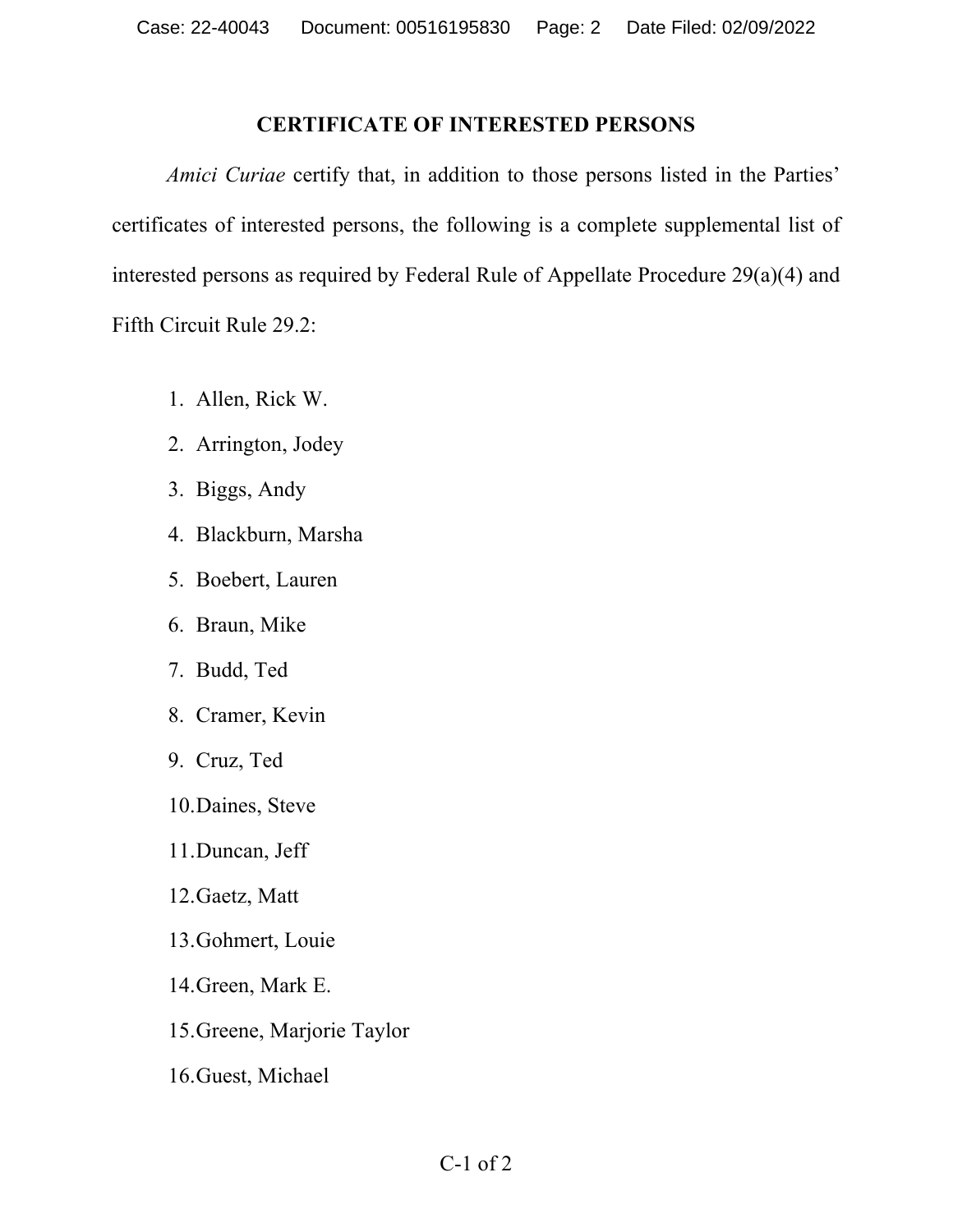17.Hacker, David J.

18.Hagerty, Bill

19.Harris, Andy

20.Hartzler, Vicky

21.Hern, Kevin

22.Higgins, Clay

23.Hoeven, John

24.Huizenga, Bill

25.Inhofe, James M.

26.Johnson, Mike

27.Lamborn, Doug

28.Lankford, James

29.Mateer, Jeffrey C.

30.McKinley, David B.

31.Miller, Mary E.

32.Mooney, Alex X.

33.Norman, Ralph

34.Perry, Scott

35.Posey, Bill

36.Pratt, Jordan E.

37.Rodgers, Cathy McMorris

38.Rouzer, David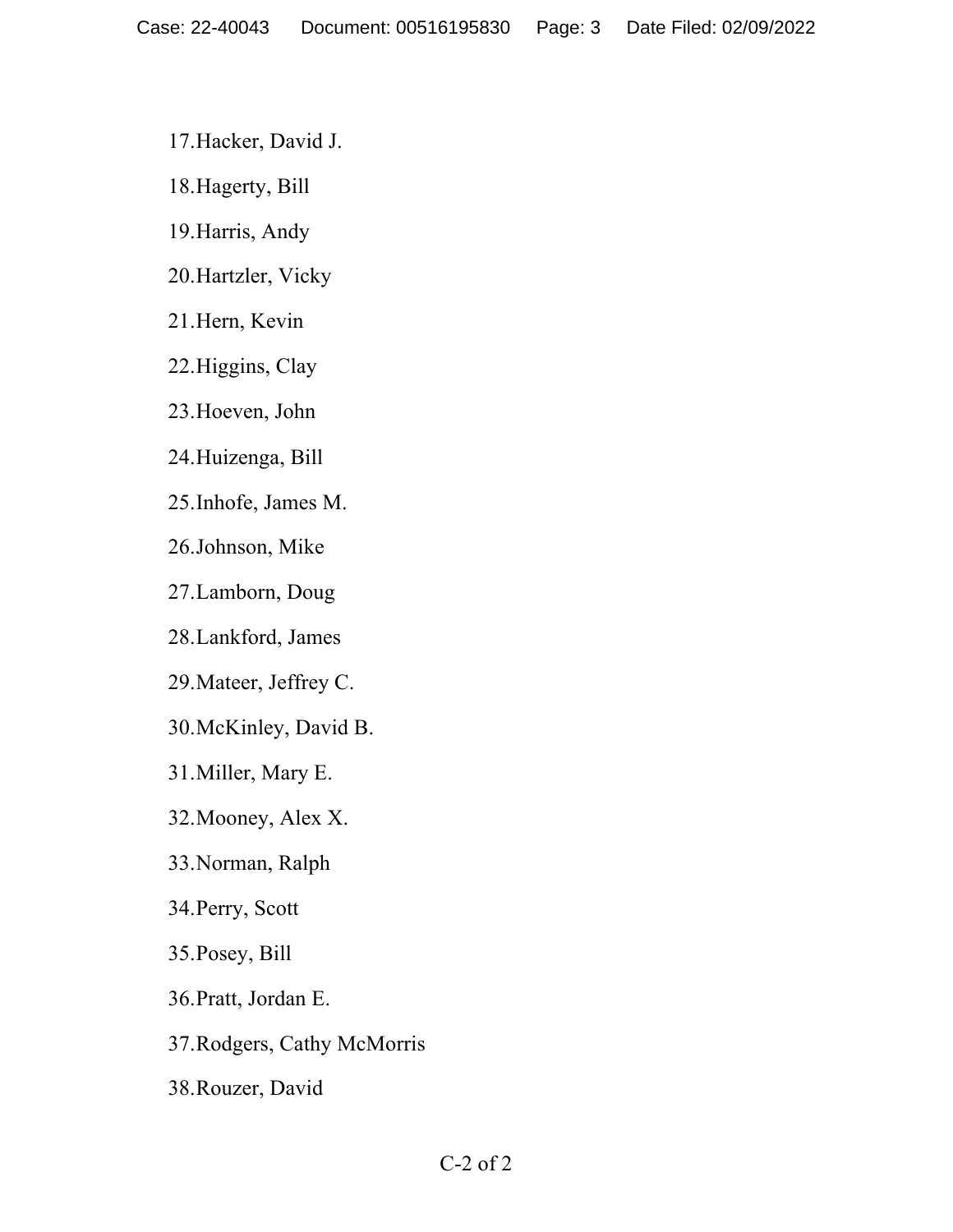39.Roy, Chip 40.Sasse, Ben 41.Scott, Rick 42.Shackelford, Kelly J. 43.Simpson, Mike 44.Smith, Adrian 45.Smith, Jason 46.Stefanik, Elise 47.Sullivan, Dan 48.Thune, John 49.Walberg, Tim

As required by Federal Rule of Appellate Procedure 26.1, *Amici Curiae* certify that no publicly traded company or corporation—aside from any that may be identified in the Parties' certificates of interested persons—has an interest in the outcome of this case or appeal.

Dated: February 9, 2022 *Respectfully submitted*,

*/s/ Jordan E. Pratt*

Jordan E. Pratt *Counsel for Amici Curiae*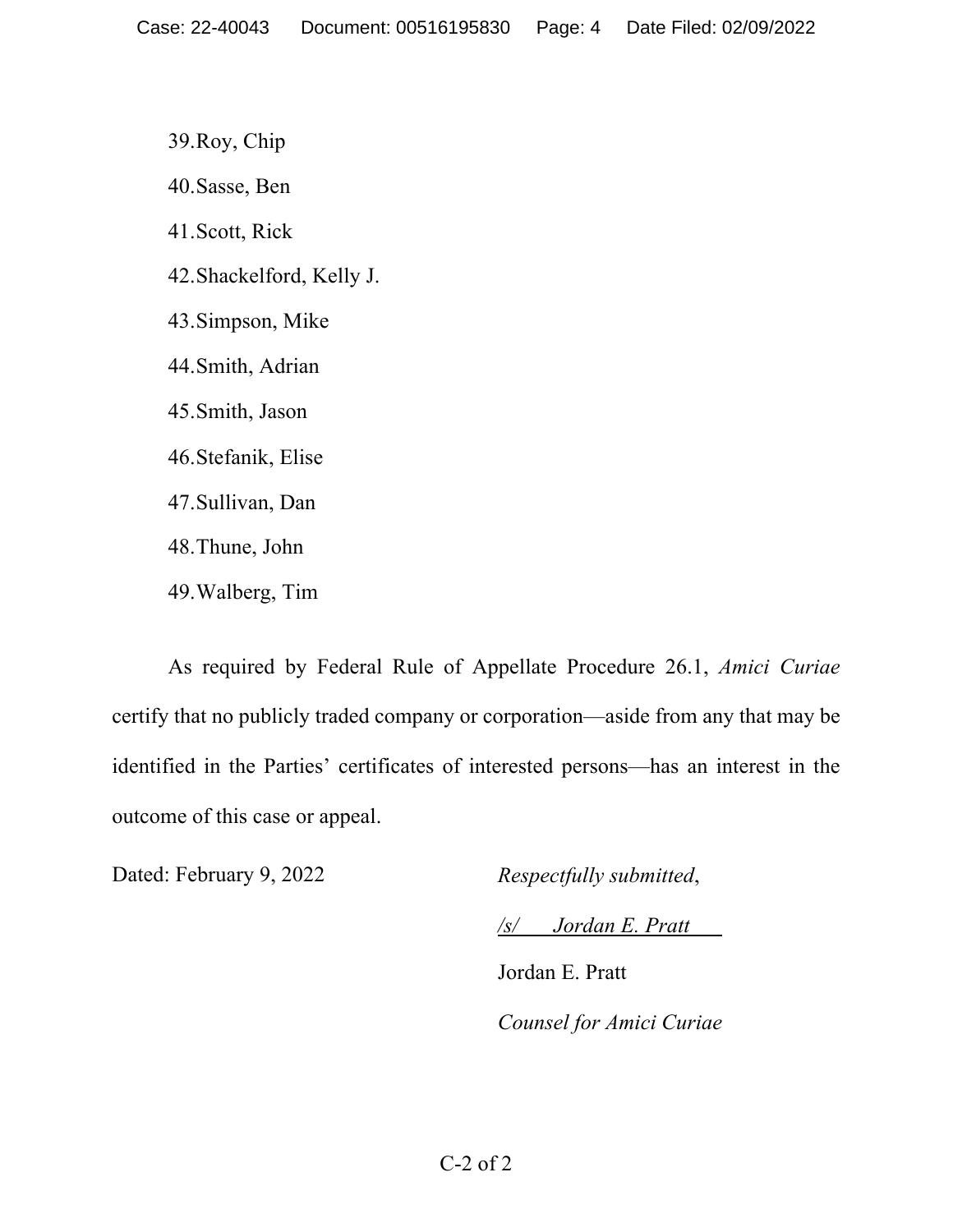# **TABLE OF CONTENTS**

|                | CERTIFICATE OF INTERESTED PERSONS C-1                           |
|----------------|-----------------------------------------------------------------|
|                |                                                                 |
|                |                                                                 |
|                |                                                                 |
| $\mathbf{I}$ . | Our Constitution Separates Power to Secure Individual Liberty 3 |
| II.            | Executive Lawmaking Like the President's Vaccine Mandate        |
|                |                                                                 |
|                |                                                                 |
|                |                                                                 |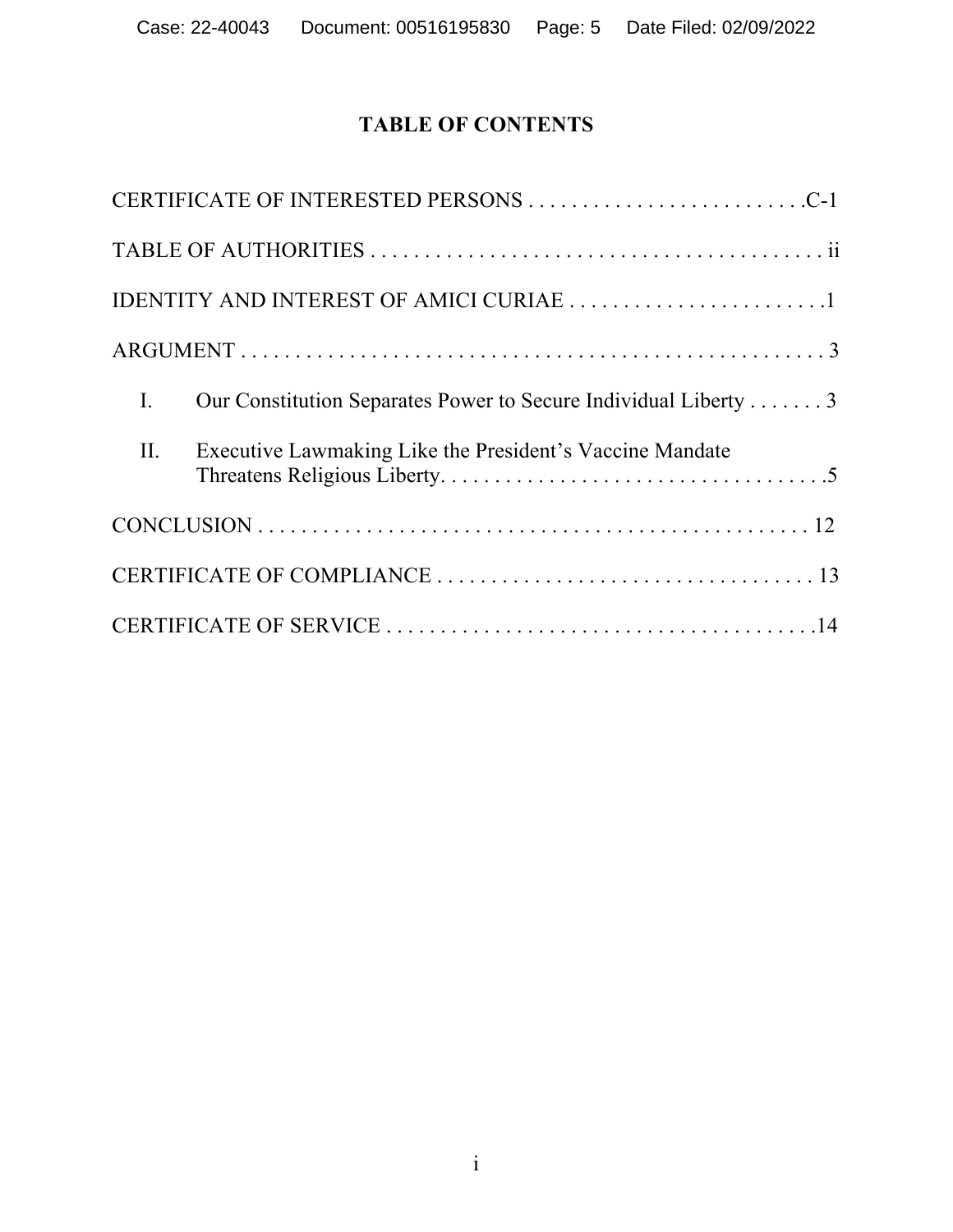# **TABLE OF AUTHORITIES**

# **Cases**

| Burwell v. Hobby Lobby,                                     |  |
|-------------------------------------------------------------|--|
|                                                             |  |
| Gateway City Church v. Newsom,                              |  |
|                                                             |  |
| Gonzales v. O Centro Espirita Beneficente Uniao do Vegetal, |  |
|                                                             |  |
| Morrison v. Olson,                                          |  |
|                                                             |  |
| Nat'l Fed'n of Ind. Bus. v. OSHA,                           |  |
|                                                             |  |
| Nat'l Fed'n of Indep. Bus. v. Sebelius,                     |  |
|                                                             |  |
| On Fire Christian Ctr., Inc. v. Fischer,                    |  |
|                                                             |  |
| Roman Catholic Diocese of Brooklyn v. Cuomo,                |  |
|                                                             |  |
| Sambrano v. United Airlines, Inc.,                          |  |
|                                                             |  |
| South Bay United Pentecostal Church v. Newsom,              |  |
|                                                             |  |
| Tandon v. Newsom,                                           |  |
|                                                             |  |
| U.S. Navy SEALs $1-26$ v. Biden,                            |  |
|                                                             |  |
| Youngstown Sheet & Tube Co. v. Sawyer,                      |  |
|                                                             |  |

### **Statutes**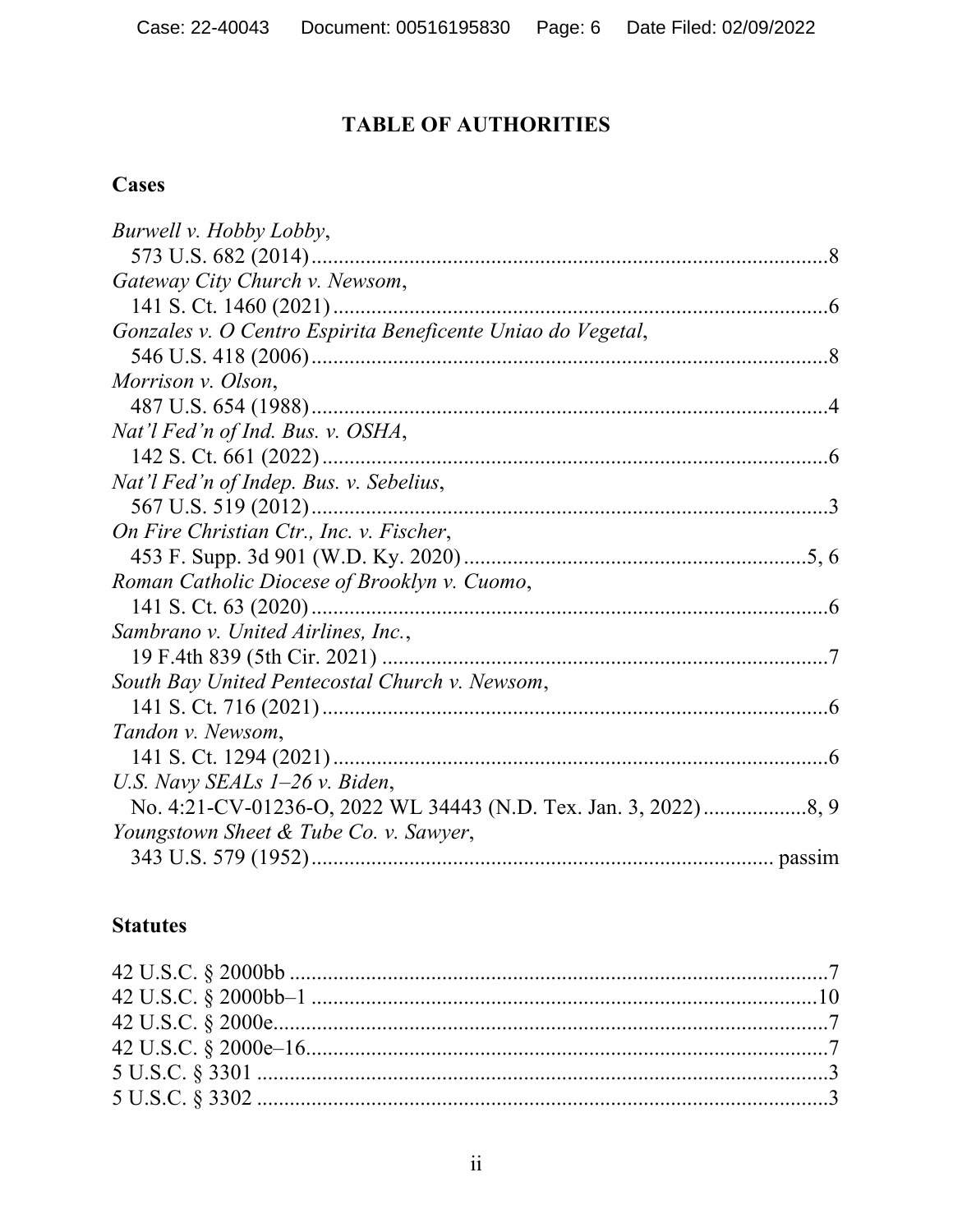# **Other Authorities**

| Letter from 41 Members of Congress to President Joseph R. Biden, Jr. (Jan. 24,  |
|---------------------------------------------------------------------------------|
| 2022), available at https://biggs.house.gov/sites/evo-                          |
| subsites/biggs.house.gov/files/evo-media-                                       |
| document/1.24%20FDA%20President%20Biden%20Letter.pdf9                           |
| Meredith Wadman, Abortion Opponents Protest COVID-19 Vaccines' Use of Fetal     |
| Cells, Science.org, https://www.science.org/content/article/abortion-opponents- |
|                                                                                 |

# **Constitutional Provisions**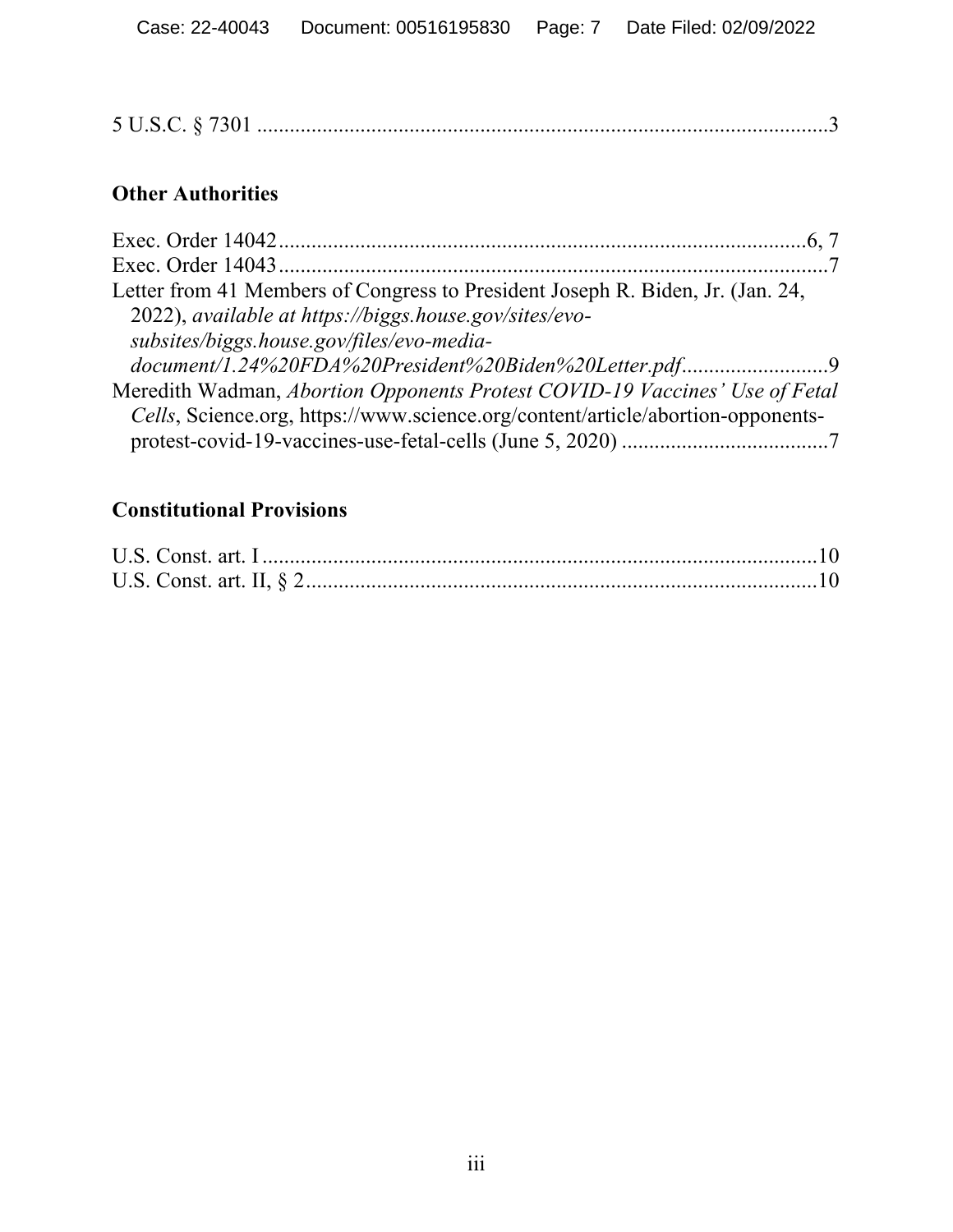#### **IDENTITY AND INTEREST OF** *AMICI CURIAE* **<sup>1</sup>**

*Amici Curiae* are 45 Members of the United States Congress. The *amici* from the U.S. Senate are: Ted Cruz; Marsha Blackburn; Mike Braun; Kevin Cramer; Steve Daines; Bill Hagerty; John Hoeven; James M. Inhofe; James Lankford; Ben Sasse; Rick Scott; Dan Sullivan; and John Thune.

The *amici* from the U.S. House of Representatives are: Chip Roy (TX-21); Mike Johnson (LA-04); Rick W. Allen (GA-12); Jodey Arrington (TX-19); Andy Biggs (AZ-05); Lauren Boebert (CO-03); Ted Budd (NC-13); Jeff Duncan (SC-03); Matt Gaetz (FL-01); Louie Gohmert (TX-01); Mark E. Green, M.D. (TN-07); Marjorie Taylor Greene (GA-14); Michael Guest (MS-03); Andy Harris, M.D. (MD-01); Vicky Hartzler (MO-04); Kevin Hern (OK-01); Clay Higgins (LA-03); Bill Huizenga (MI-02); Doug Lamborn (CO-05); David B. McKinley, P.E. (WV-01); Mary E. Miller (IL-15); Alex X. Mooney (WV-02); Ralph Norman (SC-05); Scott Perry (PA-10); Bill Posey (FL-08); Cathy McMorris Rodgers (WA-05); David

<sup>&</sup>lt;sup>1</sup> Counsel for *Amici Curiae* authored this brief in its entirety. No party's counsel authored this brief, in whole or in part. No party or party's counsel contributed any money that was intended to fund the preparation or submission of this brief. No person—other than *Amici Curiae*, their members, or their counsel contributed money that was intended to fund the preparation or submission of this brief.

*Amici Curiae* file this document as a proposed brief accompanying an unopposed motion for leave to file under Rule 27 of the Federal Rules of Appellate Procedure and Fifth Circuit Rule 27.1.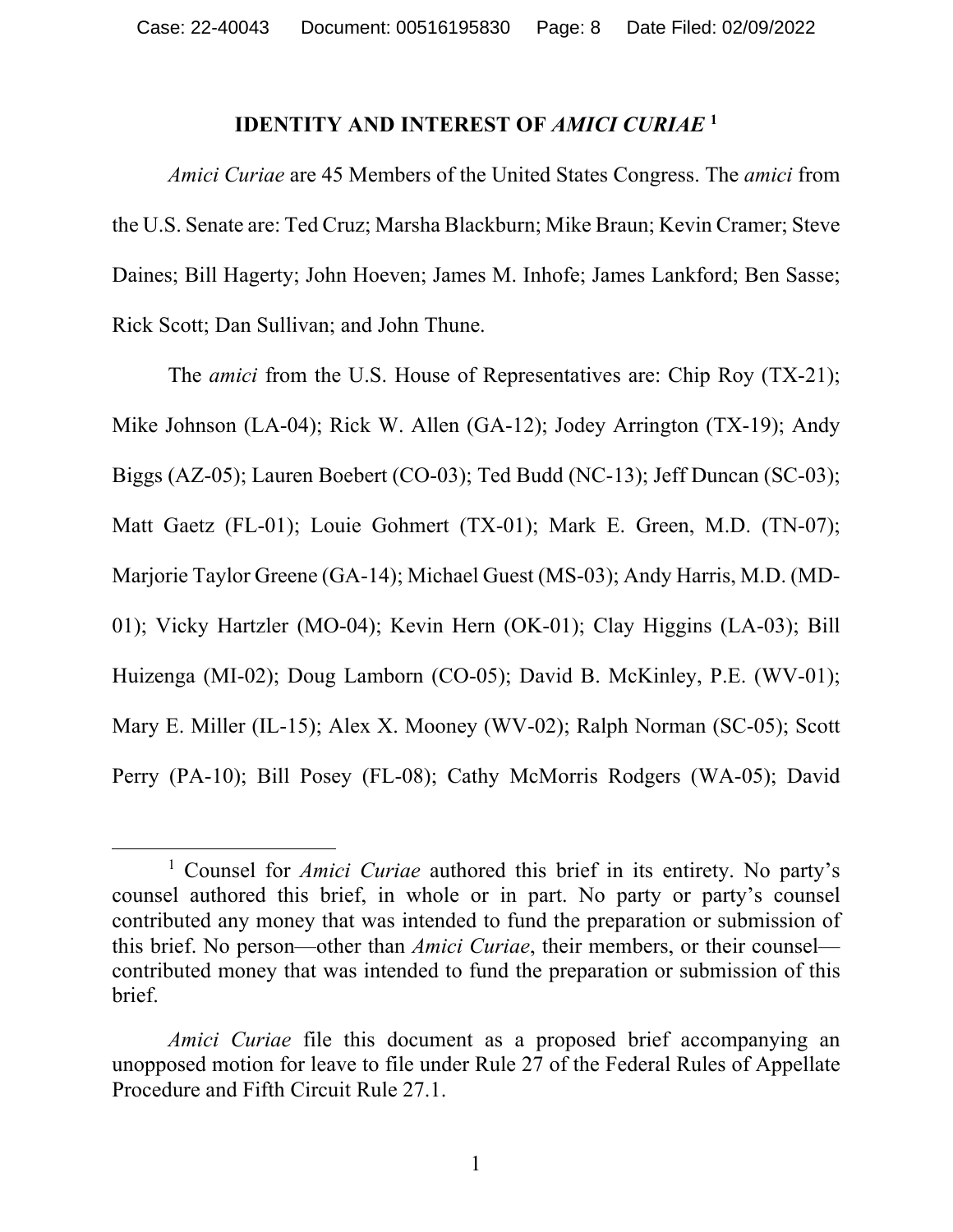Rouzer (NC-07); Mike Simpson (ID-02); Adrian Smith (NE-03); Jason Smith (MO-08); Elise Stefanik (NY-21); and Tim Walberg (MI-07).

As elected federal legislators, *Amici* have a crucial interest in maintaining the Constitution's separation of powers and ensuring that the President does not make the law but instead faithfully executes it. Their interest in curbing Presidential intrusions into Congress' lawmaking power is especially strong where, as here, those intrusions threaten religious liberty.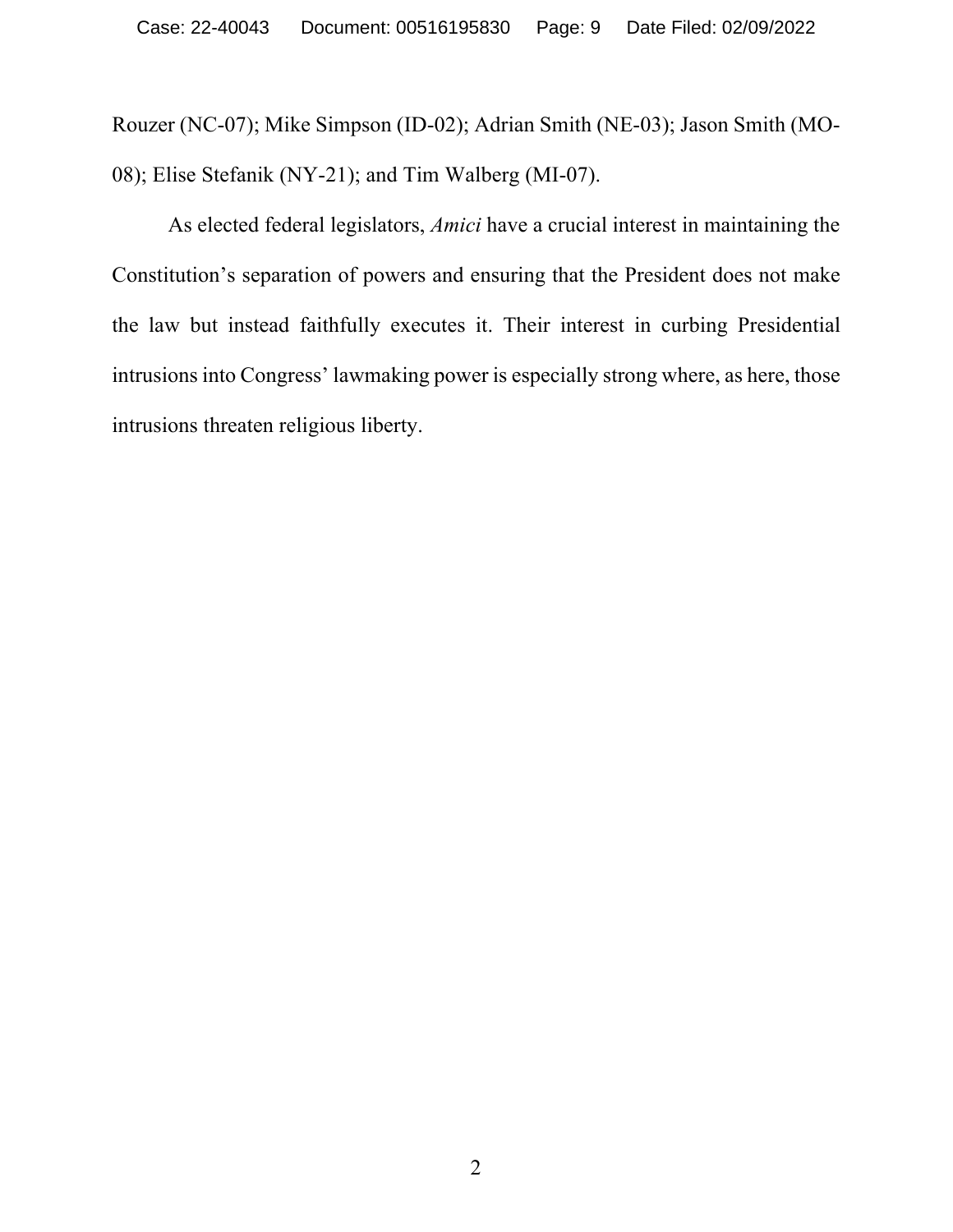#### **ARGUMENT**

#### **I. Our Constitution Separates Power to Secure Individual Liberty.**

In this case, the President of the United States claims the awesome—and heretofore unasserted—power to unilaterally compel a broad swath of American workers to undergo a medical procedure. No federal statute confers this claimed authority on the President. To the contrary, Congress has denied it. By limiting his Section 3301 authority to "applicants" seeking "admission . . . into the civil service," 5 U.S.C. § 3301; by enumerating which "rules governing the competitive service" he may prescribe, 5 U.S.C. § 3302; and by empowering him to regulate only the *workplace* conduct of federal employees, 5 U.S.C. § 7301, Congress implicitly has withheld from the President the novel authority that he now claims.

In short, this is a case where the President's power "is at its lowest ebb[.]" *Youngstown Sheet & Tube Co. v. Sawyer*, 343 U.S. 579, 637 (1952) (Jackson, J., concurring in the judgment). Of course, the asserted power's novelty alone cloaks it with suspicion. *See Nat'l Fed'n of Indep. Bus. v. Sebelius*, 567 U.S. 519, 549 (2012) (opinion of Roberts, C.J.) ("[S]ometimes the most telling indication of [a] severe constitutional problem . . . is the lack of historical precedent[.]" (cleaned up)). But that is particularly true where, as here, "the President takes measures incompatible with" Congress' enactments. *Youngstown Sheet & Tube Co.*, 343 U.S. at 637 (Jackson, J., concurring in the judgment). "Presidential claim to" such a power "must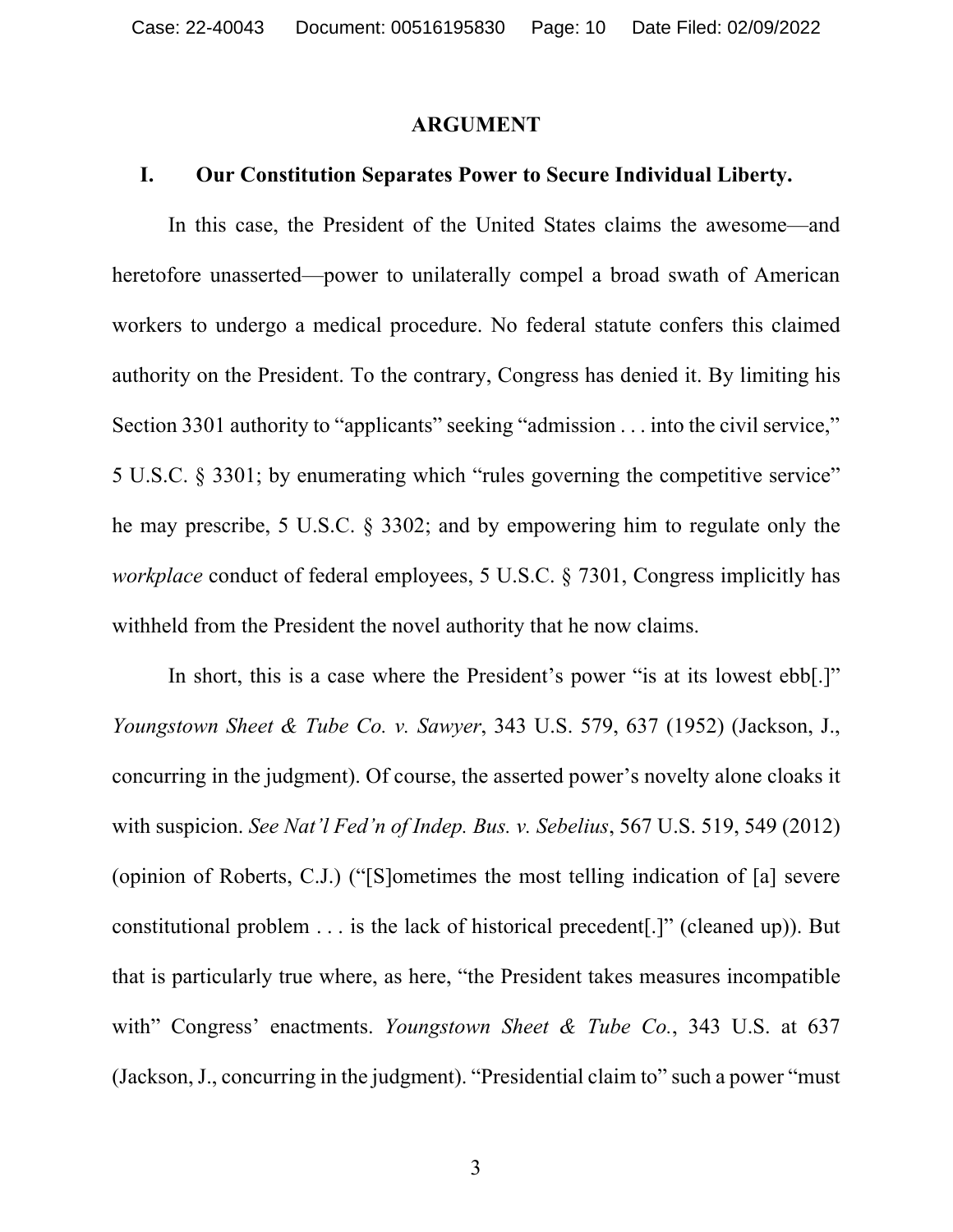be scrutinized with caution, for what is at stake is the equilibrium established by our constitutional system." *Id.* at 638. In that equilibrium, the President executes the law; he does not make it. *See id.* at 587 (majority opinion) ("In the framework of our Constitution, the President's power to see that the laws are faithfully executed refutes the idea that he is to be a lawmaker."); *accord id.* at 633 (Douglas, J., concurring).

"The Founders of this Nation entrusted the lawmaking power to the Congress alone in both good and bad times." *Id.* at 589 (majority opinion). That choice comes at a cost—"[a] scheme of government like ours no doubt at times feels the lack of power to act with complete, all-embracing, swiftly moving authority." *Id.* at 613 (Frankfurter, J., concurring); *but cf. id.* at 652 (Jackson, J., concurring in the judgment) (noting Congress' authority to confer emergency powers by statute). But that cost is a calculated one. As the late Justice Scalia famously penned, "[w]hile the separation of powers may prevent us from righting every wrong, it does so in order to ensure that we do not lose liberty." *Morrison v. Olson*, 487 U.S. 654, 710 (1988) (Scalia, J., dissenting); *accord Youngstown Sheet & Tube Co.*, 343 U.S. at 629 (Frankfurter, J., concurring) ("The doctrine of the separation of powers was adopted by the Convention of 1787 not to promote efficiency, but to preclude the exercise of arbitrary power." (cleaned up)).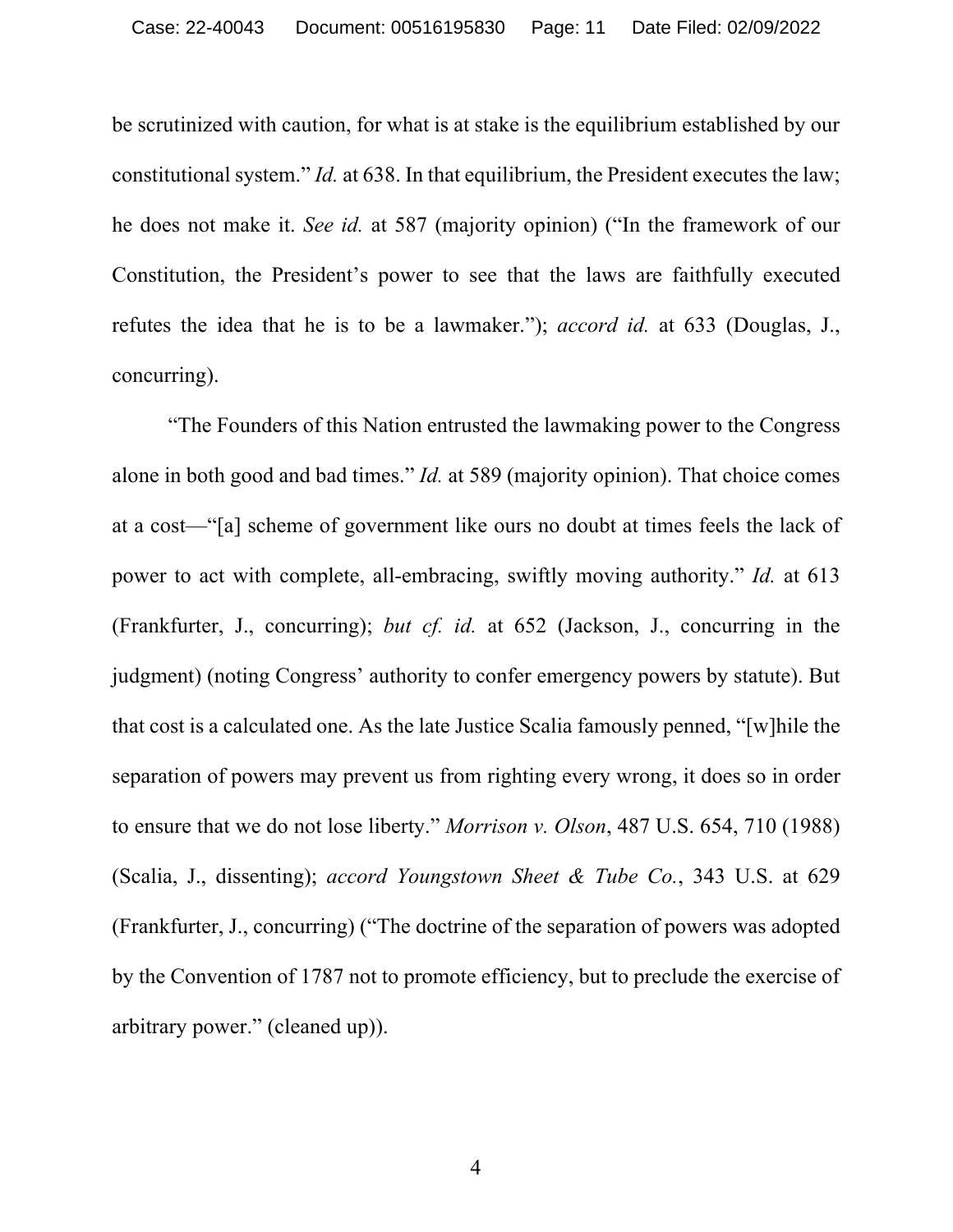In adjudicating this case—which pits a novel assertion of Presidential power against Congressional statutes that implicitly withhold that power—this Court should resist the urge to "declare the existence of inherent powers *ex necessitate* to meet an emergency[.]" *Youngstown Sheet & Tube Co.*, 343 U.S. at 649 (Jackson, J., concurring in the judgment). Any other judicial response would provide "a ready pretext for usurpation." *Id.* at 650. As the Supreme Court warned nearly seventy years ago, "[t]he accretion of dangerous power does not come in a day. It does come, however slowly, from the generative force of unchecked disregard of the restrictions that fence in even the most disinterested assertion of authority." *Id.* at 594 (majority opinion).

### **II. Executive Lawmaking Like the President's Vaccine Mandate Threatens Religious Liberty.**

**A.** Executive lawmaking threatens many freedoms, including religious liberty. One need not search the distant past to discern that truth. Over just the past two years, at all levels of government, America has witnessed a flurry of novel executive actions that infringed religious freedom.

For example, in 2020, the mayor and city of Louisville "criminalized the communal celebration of Easter" by "order[ing] Christians not to attend Sunday services, even if they remained *in their cars* to worship—and even though it's *Easter*." *On Fire Christian Ctr., Inc. v. Fischer*, 453 F. Supp. 3d 901, 905 (W.D. Ky. 2020). These city officials coupled their threats against churches with a failure to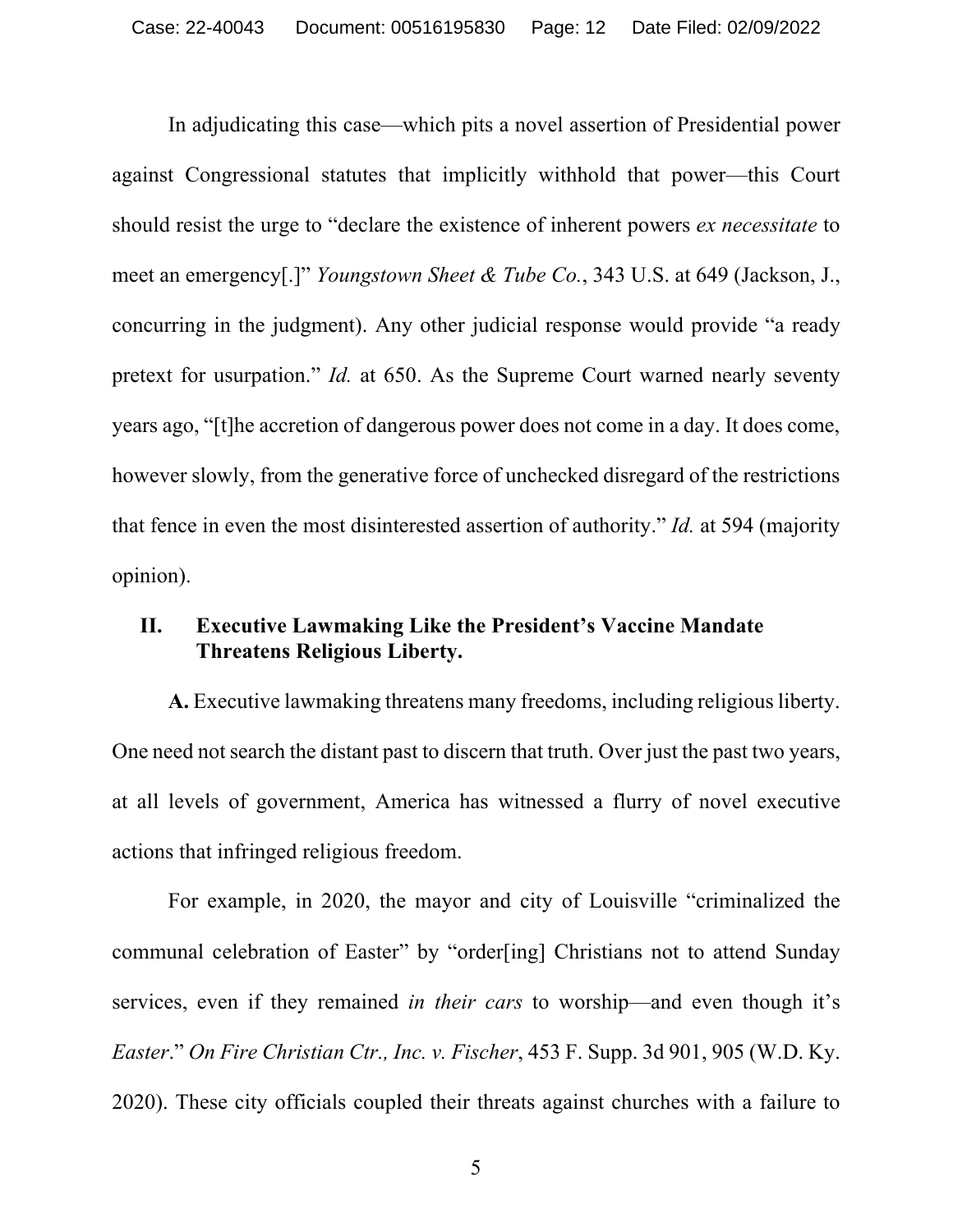impose similar restrictions on secular businesses, including liquor stores. *Id.* at 910. The court described the defendants' actions as "stunning" and held that they were, "beyond all reason, unconstitutional." *Id.* at 905 (cleaned up).

Statewide officials also rushed to restrict religious gatherings. New York's governor ordered "very severe restrictions on attendance at religious services" in certain areas that "single out houses of worship for especially harsh treatment." *Roman Catholic Diocese of Brooklyn v. Cuomo*, 141 S. Ct. 63, 65–66 (2020) (per curiam). Synagogues and churches remained empty while large crowds gathered in stores, transportation hubs, factories, and schools. *Id.* at 66–67. The Supreme Court enjoined the discriminatory restrictions, concluding that "[t]he applicants have made a strong showing that the challenged restrictions violate the minimum requirement of neutrality to religion." *Id.* at 66 (cleaned up). The Court repeatedly enjoined similar worship restrictions in California. *See Tandon v. Newsom*, 141 S. Ct. 1294 (2021) (per curiam); *Gateway City Church v. Newsom*, 141 S. Ct. 1460 (2021); *South Bay United Pentecostal Church v. Newsom*, 141 S. Ct. 716 (2021).

**B.** Since 2021, the federal executive branch has responded to the COVID-19 pandemic with a novel policy of its own: vaccine mandates. As the Supreme Court has held, these mandates are "no everyday exercise of federal power," as they reach well beyond any arguable workplace hazard and into all "daily life." *See Nat'l Fed'n of Ind. Bus. v. OSHA*, 142 S. Ct. 661, 665 (2022) (cleaned up); Exec. Order 14042;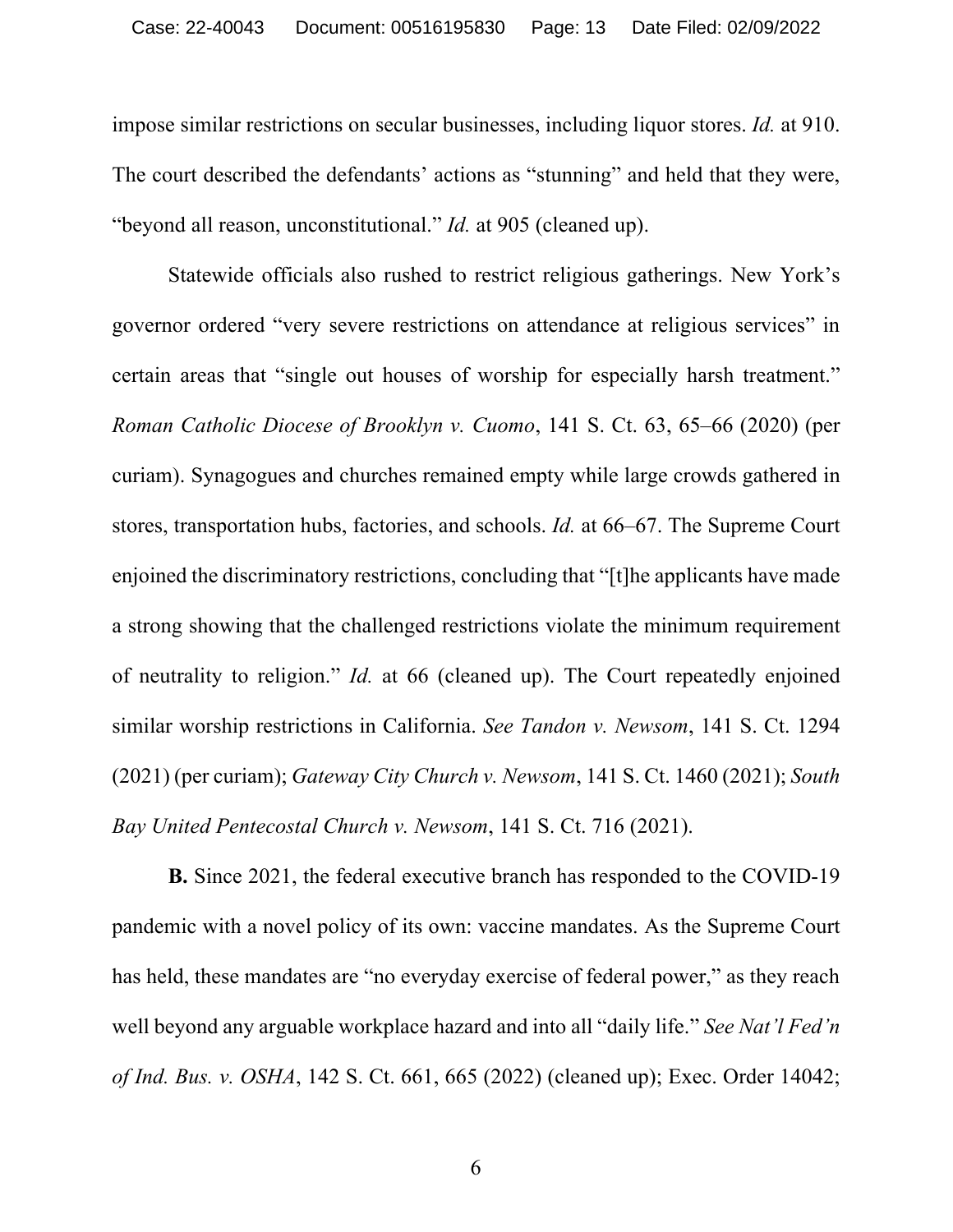Exec. Order 14043. And no less than worship restrictions, these mandates including the ones at issue in this case—pose a crisis of conscience for many religious Americans. *Sambrano v. United Airlines, Inc.*, 19 F.4th 839, 841 (5th Cir. 2021) (Ho, J., dissenting). This is especially true for those who received divine instruction against vaccination or who oppose the use of aborted fetal cell lines in vaccine development and testing.2

Of course, the President's executive orders announce the possibility of "exceptions." Exec. Order 14042,  $\S$  2(b); Exec. Order 14043,  $\S$  2. Presumably this would include religious accommodations required by the Religious Freedom Restoration Act of 1993, 42 U.S.C. §§ 2000bb *et seq.* ("RFRA"), and Title VII of the Civil Rights Act, 42 U.S.C. §§ 2000e–16, 2000e(j), both of which reflect

<sup>&</sup>lt;sup>2</sup> The Johnson & Johnson COVID-19 vaccine used the PER. C6 cell line in its production process. That cell line derived from the retinal cells of an 18-week-old fetus aborted in 1985. In addition, the Moderna and Pfizer COVID-19 vaccines were tested with HEK-293, which derived from the kidney cells of a fetus aborted in the early 1970s. *See* Meredith Wadman, *Abortion Opponents Protest COVID-19 Vaccines'* Use of Fetal Cells, Science.org, https://www.science.org/content/article/abortion-opponents-protest-covid-19 vaccines-use-fetal-cells (June 5, 2020).

The use of aborted fetal cell lines in the production or testing of all three FDAapproved COVID-19 vaccines poses serious moral questions for those who believe, as a matter of religious faith, that abortion is the wrongful taking of human life. To be sure, many believers have carefully considered those questions and concluded that COVID-19 vaccination is permissible. But others have reached a firm conviction that vaccination would constitute impermissible complicity in the act of abortion or would compromise their religious duty to speak out against abortion.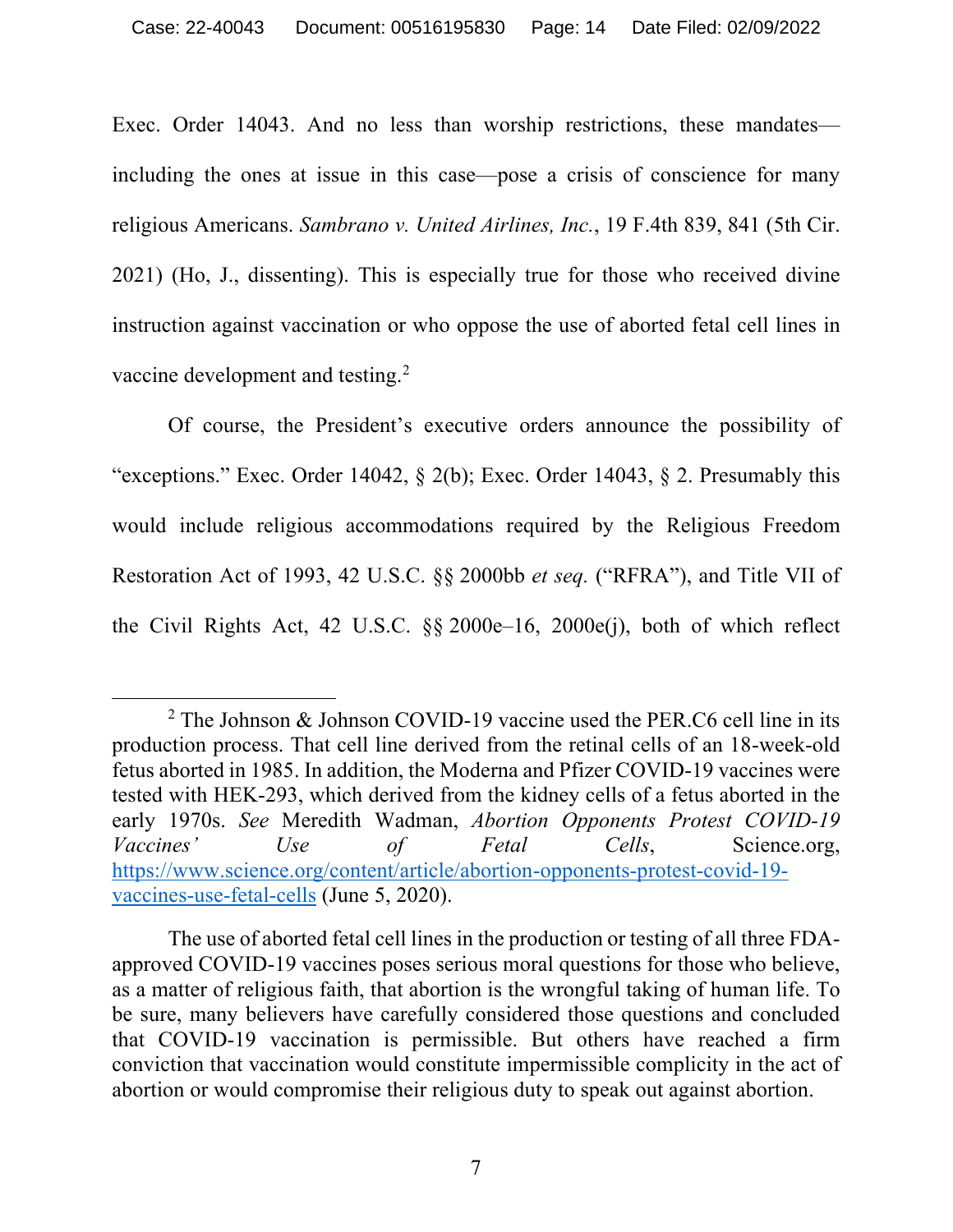Congress' choice to accommodate the free exercise of religion in the federal workplace. But for at least two reasons, there is ample basis to question whether the Administration has complied with this critical protection for Americans of faith.

*First*, even where the Administration has offered a religious accommodation process, it has been mere "theater." *U.S. Navy SEALs 1–26 v. Biden*, No. 4:21-CV-01236-O, 2022 WL 34443, at \*1 (N.D. Tex. Jan. 3, 2022), *interlocutory appeal filed*, No. 22-10077 (5th Cir.). Just a few weeks ago, the Northern District of Texas enjoined the Navy and the Department of Defense from enforcing their vaccine mandate against 35 Naval Special Warfare servicemembers who have sincere religious objections to the COVID-19 vaccines. *Id.* at \*14. In holding that the plaintiffs presented a justiciable challenge, the court found, in part, that "the denial of each [religious accommodation] request is predetermined." *Id.* at \*4.

In support of its factual finding, the court pointed to Navy officials' public boasts that they had not granted a single religious vaccine accommodation request in the past seven years. *Id.* at \*5. The court also pointed to a Navy memorandum that funnels requests through a 50-step system that evades the individualized review that RFRA requires, *Burwell v. Hobby Lobby*, 573 U.S. 682, 726 (2014) (quoting *Gonzales v. O Centro Espirita Beneficente Uniao do Vegetal*, 546 U.S. 418, 431 (2006)), and "merely rubber stamps each denial," *U.S. Navy SEALs 1–26*, 2022 WL 34443, at \*\*1, 5–6. As the court found, "the Plaintiffs' requests are denied the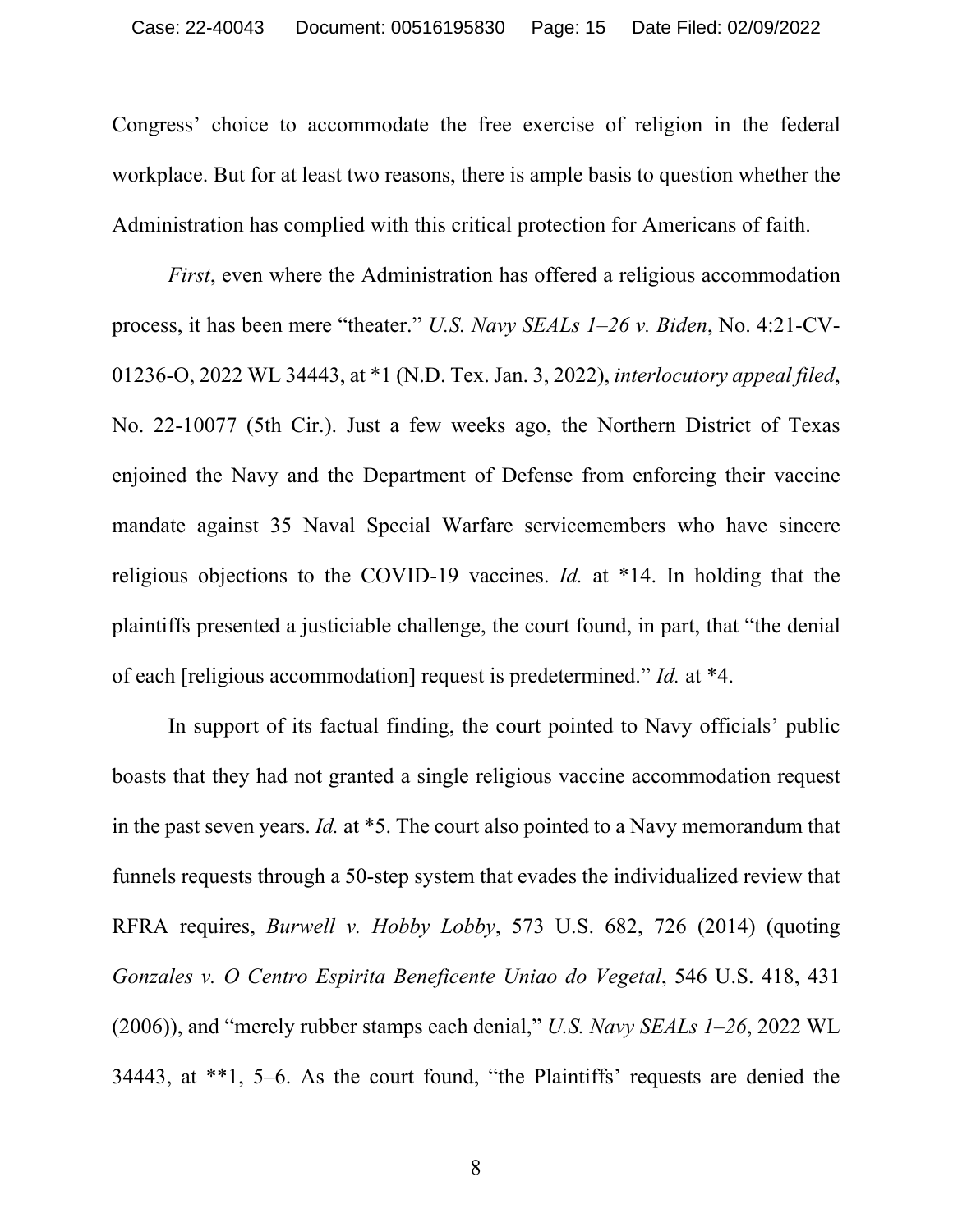moment they begin." *Id.* at \*5. The court then held that the Navy's punishment of the plaintiffs—through immediate consequences like promotion freezes and withheld medical treatment,<sup>3</sup> and through impending consequences like involuntary separation and recoupment of exorbitant training expenses—likely violated the First Amendment and RFRA. *Id.* at \*\*9–12.

*Second*, the Administration not only fails to seriously consider religious accommodation requests, but also takes down the names of those who submit them. As dozens of members of Congress have reported,<sup>4</sup> at least 19 federal agencies including five Cabinet-level agencies—are creating lists to track federal employees who seek a religious accommodation to the vaccine mandate. This data collection "will have an immediate, chilling effect on an employee's exercise of his constitutionally protected right to freedom of religion."5 And it casts further doubt on the Administration's compliance with federal-law religious liberty protections.

<sup>&</sup>lt;sup>3</sup> "In one egregious example, Plaintiff Navy SEAL 26 was approved for a fourweek program in Maryland to treat deployment-related traumatic brain injury. . . . His commanding officer told him he was not allowed to travel because he was unvaccinated. SEAL 26 missed the opportunity to receive treatment, despite his pending religious accommodation request." *U.S. Navy SEALs 1–26*, 2022 WL 34443, at \*8.

<sup>4</sup> Letter from 41 Members of Congress to President Joseph R. Biden, Jr. (Jan. 24, 2022), *available at https://biggs.house.gov/sites/evosubsites/biggs.house.gov/files/evo-mediadocument/1.24%20FDA%20President%20Biden%20Letter.pdf*.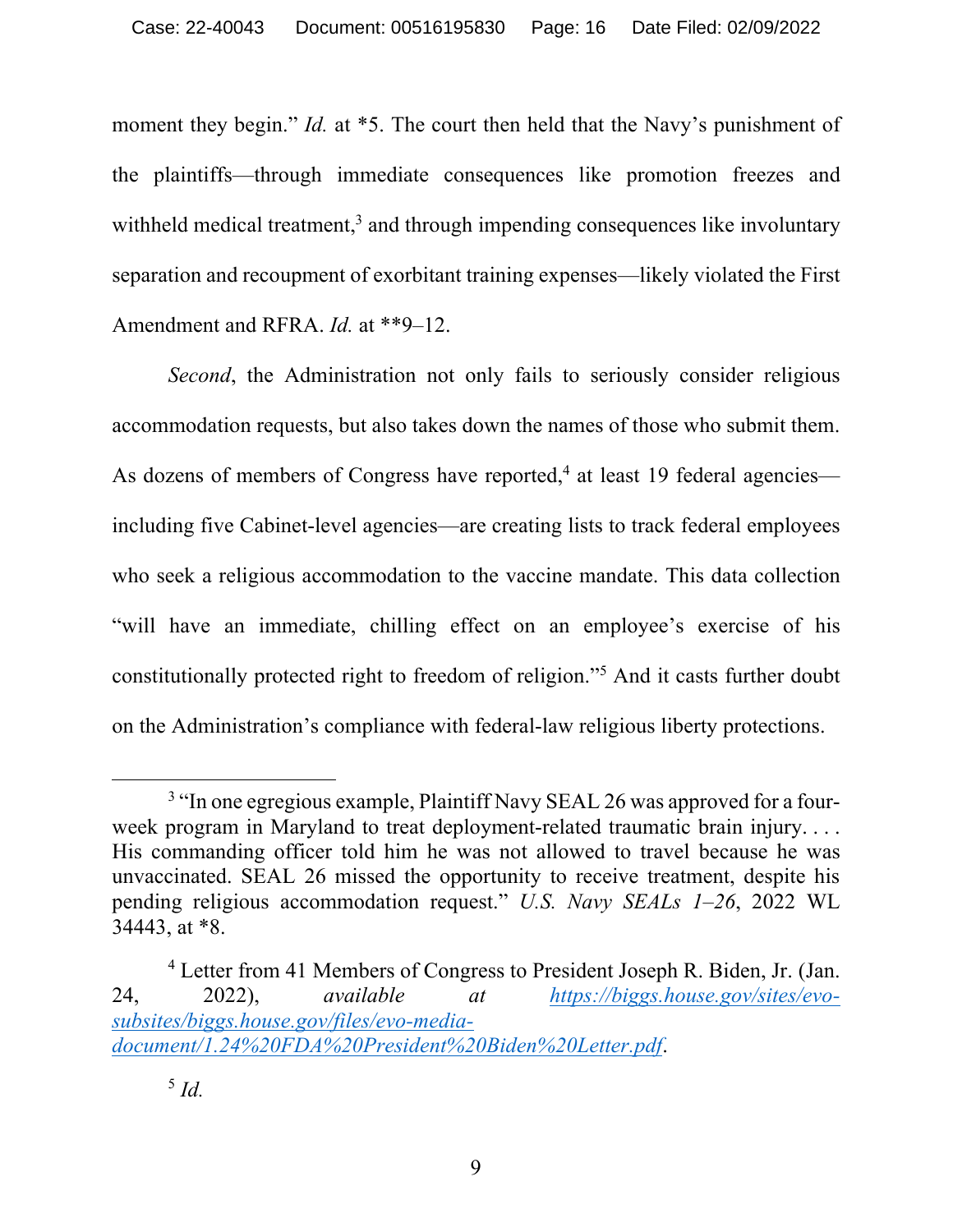**C.** One might attribute all these threats against religious liberty to the policy preferences of the state and federal executives who imposed them. Politics certainly is an explanatory factor, but it isn't the only one. Insensitivity to religious conscience can result even from well-intentioned executive action, especially where it intrudes on the legislative power. The problem, in other words, is not just that some executive officials are insensitive to religious faith, but that they have strayed from the business of enforcing the law to the business of creating it.

Executive power has its advantages within its proper sphere, of course. "The President can act more quickly than the Congress." *Youngstown Sheet & Tube Co.*, 343 U.S. at 629 (Douglas, J., concurring). "Legislative power, by contrast, is slower to exercise. There must be delay while the ponderous machinery of committees, hearings, and debates is put into motion." *Id.*

But where lawmaking is concerned, the Executive's virtues become vices. Public, parliamentary deliberation and "ponderous machinery" do not aid the waging of war. *See* U.S. Const. art. II, § 2. But they are critical tools in the crafting of just legislation. *See generally* U.S. Const. art. I. This is particularly true of legislation that respects religious conscience, as burdens on the free exercise of religion may result even from neutral rules of general applicability. *See* 42 U.S.C. § 2000bb–1(a).

In short, the characteristics of executive power that make it so well suited to its domain—dispatch, discretion, and decisiveness—often render it ill-suited to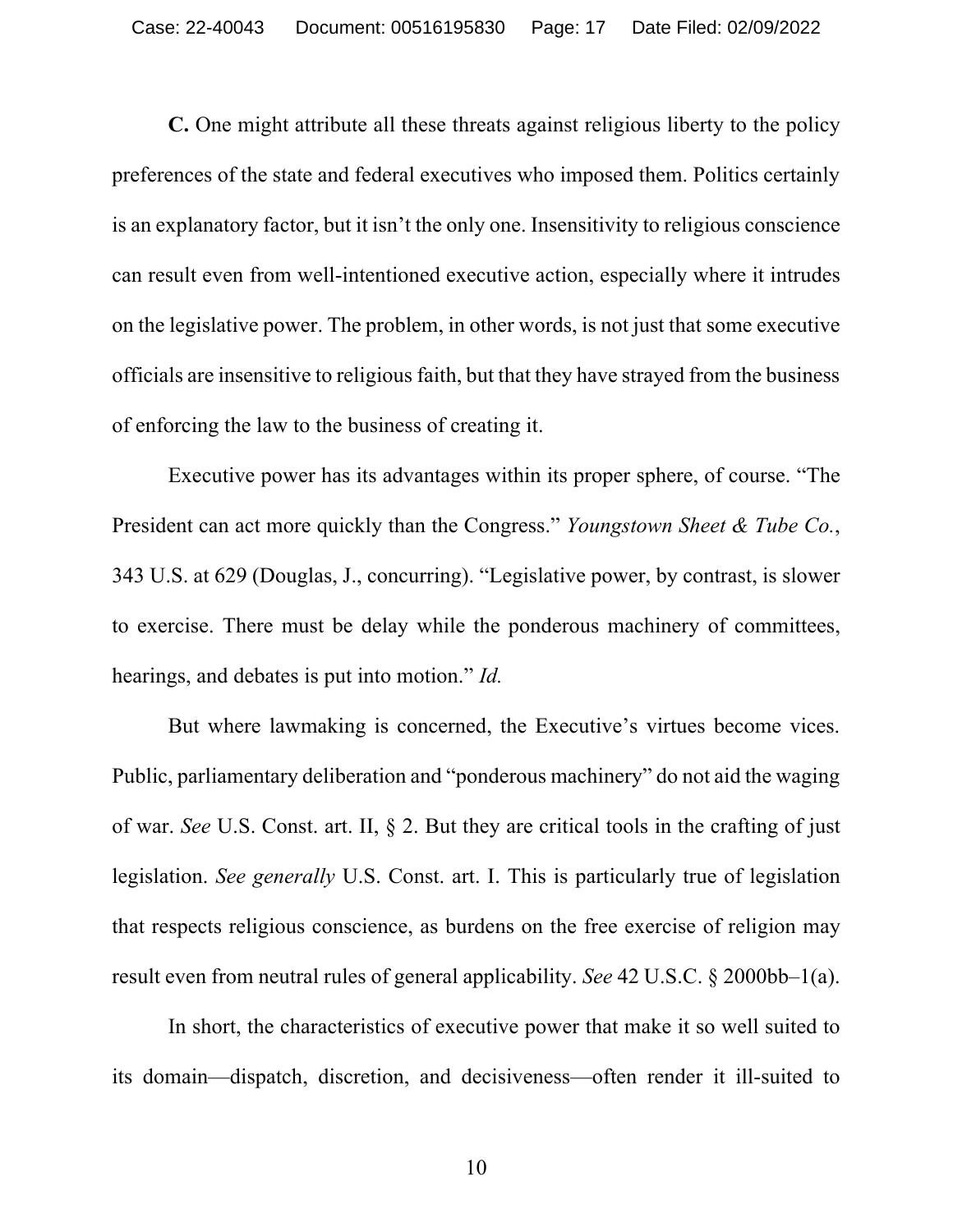make the sort of careful judgments needed to protect religious conscience for a nation of diverse faiths. It therefore comes as little surprise that so many pandemicrelated religious freedom violations have sprung from a quick stroke of the executive pen, rather than prolonged legislative deliberation. This certainly would not surprise the Framers. "With all its defects, delays and inconveniences, men have discovered no technique for long preserving free government except that the Executive be under the law, and that the law be made by parliamentary deliberations." *Youngstown Sheet & Tube Co.*, 343 U.S. at 655 (Jackson, J., concurring in the judgment).

\* \* \*

If the President believes that a large swath of the American workforce should be ordered to undergo vaccination or lose their jobs, he should ask Congress to enact his policy goals into law. Perhaps because he knows the People's representatives in Congress do not share his view, the President has chosen a different path—a statute clothed as an executive order. But our Constitution places the President under the law, not above it. *Amici Curiae* respectfully ask this Court to enforce the Constitution's separation of powers in this case, and thereby preserve our freedom including our religious liberty.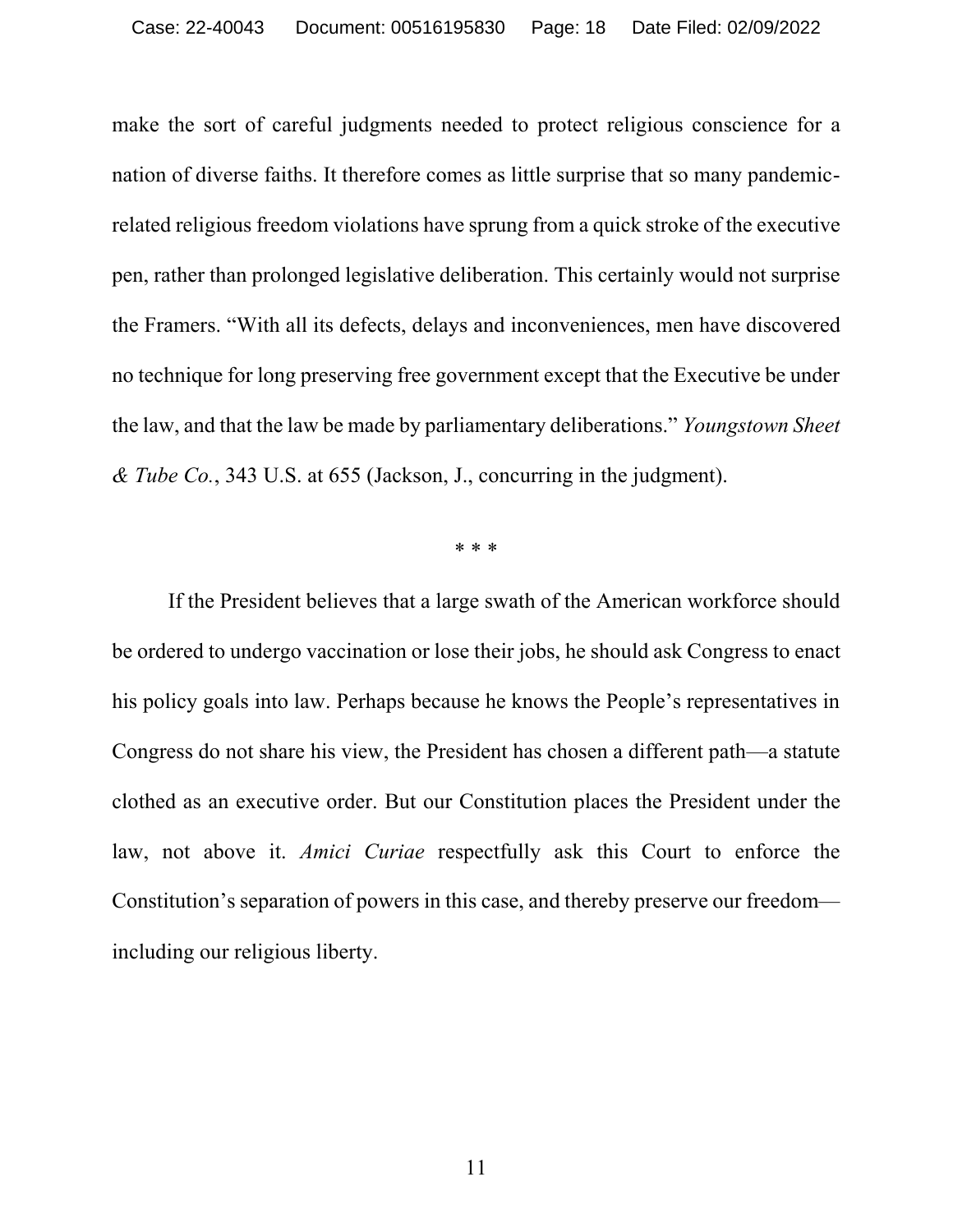### **CONCLUSION**

This Court should deny Appellants' motion for a stay of the District Court's

preliminary injunction.

Dated: February 9, 2022

*Respectfully submitted*,

*/s/ Jordan E. Pratt*

Kelly J. Shackelford Jeffrey C. Mateer David J. Hacker FIRST LIBERTY INSTITUTE 2001 West Plano Parkway Suite 1600 Plano, TX 75075 (972) 941-4444

Jordan E. Pratt\* Florida Bar # FIRST LIBERTY INSTITUTE 227 Pennsylvania Ave. SE Washington, DC 20003 (972) 941-4444

*Counsel for Amici Curiae*

\* *Not yet admitted to the District of Columbia Bar. Practicing law in the District of Columbia pursuant to D.C. Court of Appeals Rule 49(c)(8) under the supervision of an attorney admitted to the District of Columbia Bar.*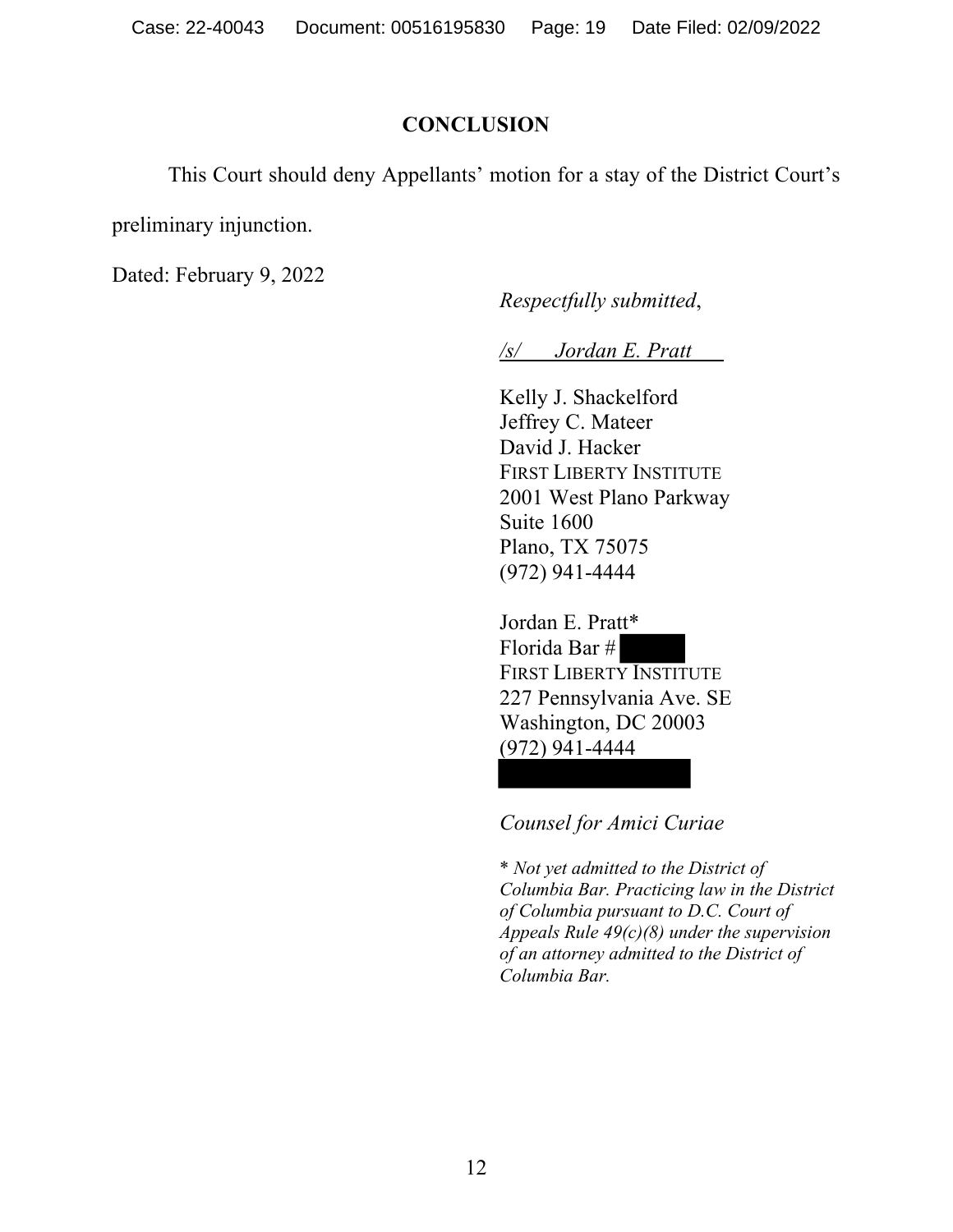#### **CERTIFICATE OF COMPLIANCE**

 I hereby certify that this brief complies with the type-volume limitations of Fed. R. App. P.  $29(a)(5)$  and Fed. R. App. R.  $27(d)(2)$  because this brief contains 2,534 words, excluding the parts of this brief exempted by Fed. R. App. P. 32(f).

 This brief complies with the typeface requirements of Fed. R. App. P. 32(a)(5) and the type style requirements of Fed. R. App. P. 32(a)(6) because it has been prepared in a proportionately spaced typeface using Microsoft Word in 14-point Times New Roman font.

Dated: February 9, 2022 */s/ Jordan E. Pratt*

Jordan E. Pratt *Counsel for Amici Curiae*